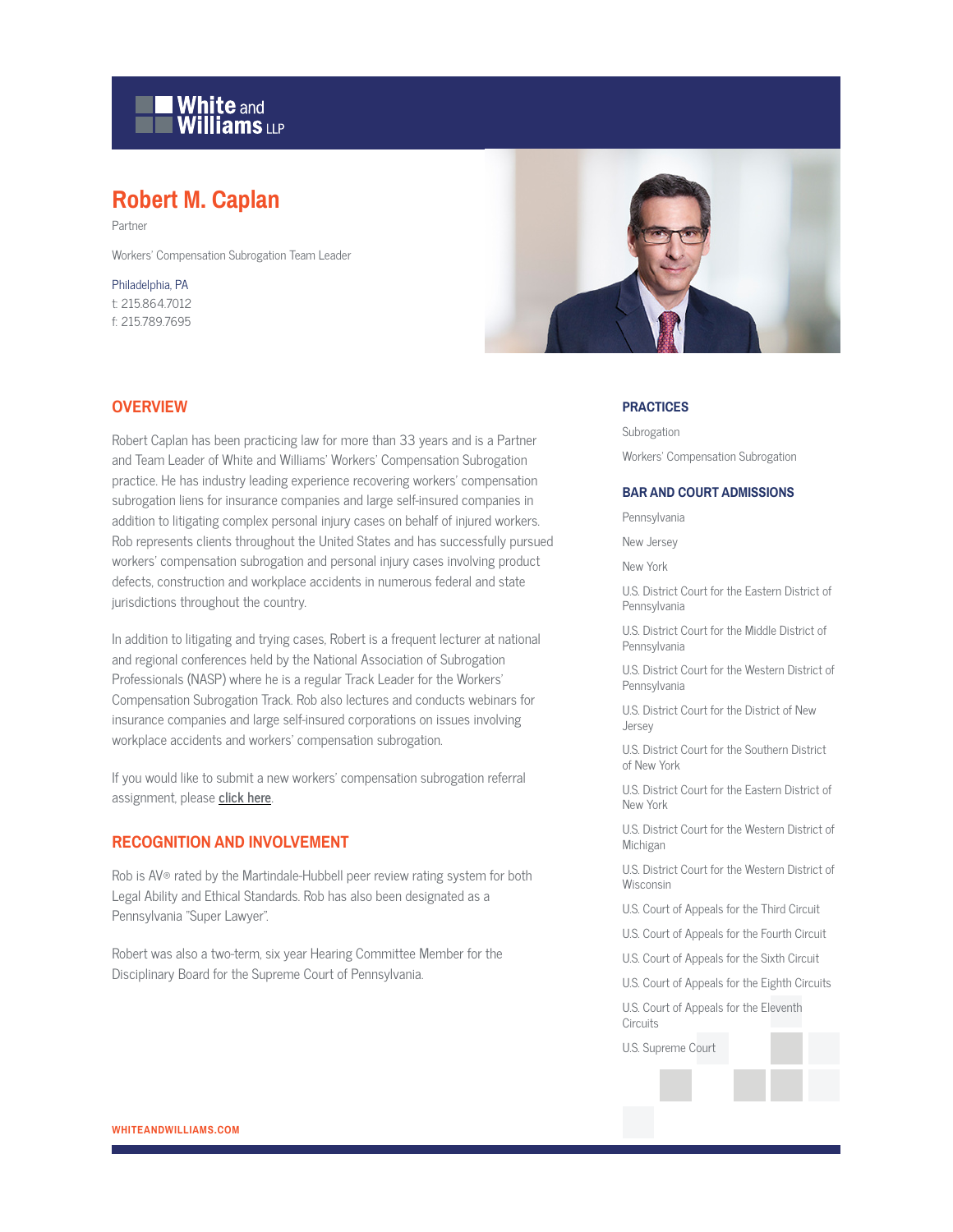

# **REPRESENTATIVE MATTERS**

Paper manufacturing facility involving chemical contamination and arc welding burn fatality case. Obtained substantial confidential personal injury settlement, resulting in largest lien reimbursement (\$19 Million Dollars) in jurisdiction's history.

Trucking accident resulting in death and traumatic brain injury to multiple workers. Resulted in 8-figure jury verdict and 100% lien reimbursement in 1% strict contributory jurisdiction.

Motor vehicle accident resulting in paraplegia to worker. Resulted in significant settlement, including 100% lien reimbursement.

Industrial baking equipment design defect and warnings case, with burn and amputation injuries against foreign manufacturer. Obtained seven figure recovery and 100% lien reimbursement.

Commercial riding lawnmower rollover design defect and warnings case resulting in a worker fatality. Obtained substantial confidential settlement and 100% lien reimbursement.

Industrial cooling fan design, guarding and warning defect case resulting in amputation. Obtained substantial judgment and 100% lien reimbursement.

Industrial wood chipper winch design defect case resulting in multiple amputation and head injury. Obtained seven figure recovery and substantial lien reimbursement in 1% contributory negligence jurisdiction.

DOT trucking violation case involving failure of a broken down vehicle to properly re-enter roadway, causing explosion of gasoline tanker and fatal injuries. Late involvement and intervention into mediated settlement negotiations resulting in 100% lien reimbursement.

Motor vehicle negligence case involving major soft drink beverage truck driver crossing center line while texting, causing school bus driver with busload of children to run off road, resulting in catastrophic injuries to bus driver. Obtained significant personal injury settlement and 100% lien reimbursement.

DOT trucking case involving improper shoulder parking by long-haul truckers resulting in striking vehicle driver/worker's fatality. Obtained significant personal injury settlement and 100% lien recovery in 1% strict contributory negligence state.

# **Robert M. Caplan**

#### **EDUCATION**

Temple University Beasley School of Law, JD, 1988

Pennsylvania State University, BA, 1985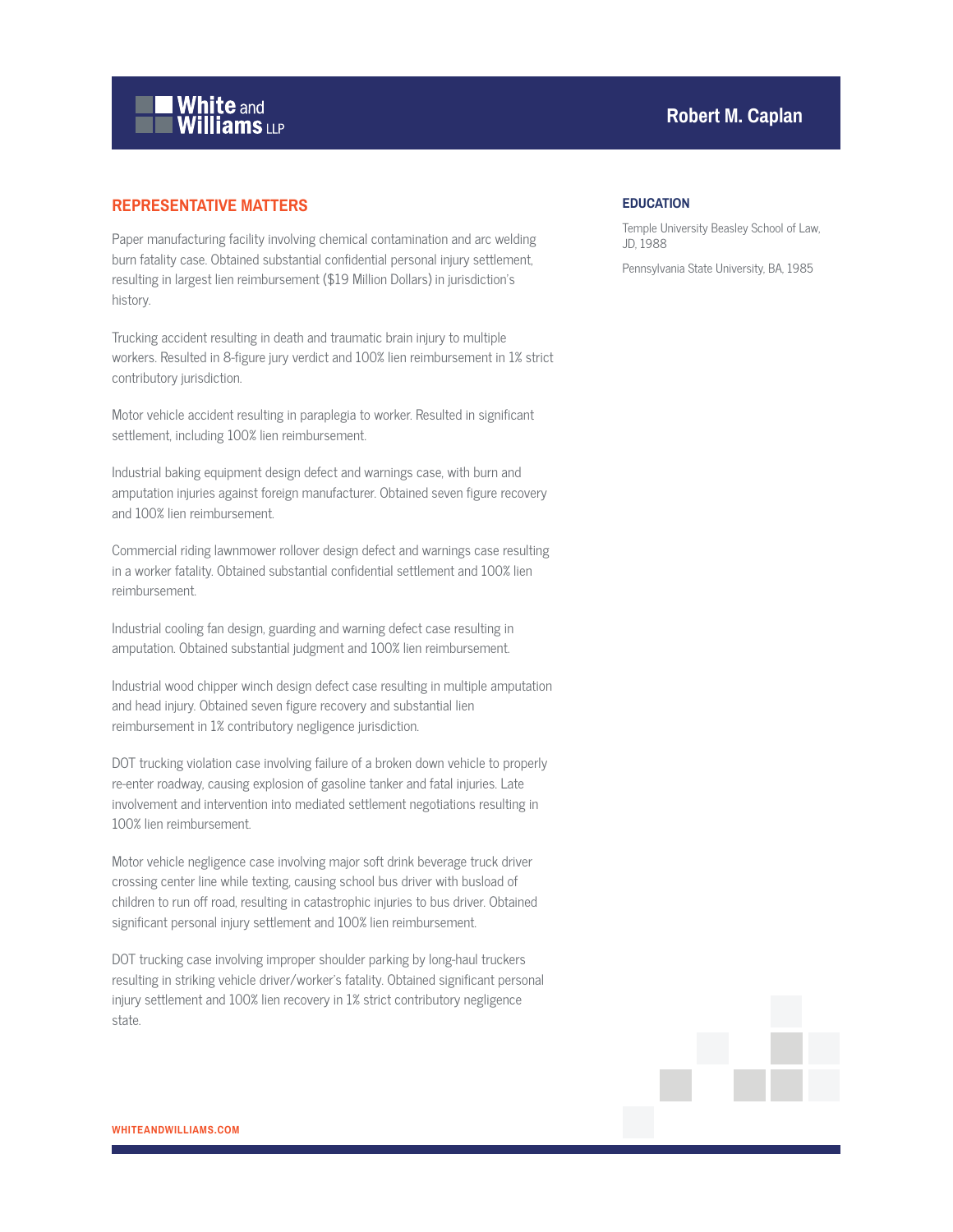

Agricultural grain bin sump design defect, warnings and negligence case resulting in leg amputation. Obtained seven figure recovery and 100% lien reimbursement.

Crane collapse negligence case resulting in catastrophic personal injuries. Obtained significant personal injury recovery and lien reimbursement in 1% strict contributory jurisdiction.

Slip and fall on ice resulting in fracture. Obtained personal injury recovery and full lien reimbursement.

#### **IN THE NEWS**

White and Williams Announces 15 Lawyer Promotions 1.3.22

# **EVENTS**

Leadership Ethics: Confronting Ethical Issue Case Studies Involving the Worker, Employer, and Carrier in Lien Recovery Litigation National Association of Subrogation Professionals, 2022 Spring Hybrid Conference, 3.17.22

Zoom® Your Way to Lien Recoveries! How Technology Can Efficiently and Cost Effectively Generate Successful Results 2021 National Association of Subrogation Professionals Spring Conference, 3.25.21

Best Practices Reboot! An Industry Insider Panel and Attendee Discussion on Complex Relationships That Impact Lien Recoveries National Association of Subrogation Professionals Annual Conference, 11.17.20

Don't Lose Your Head! Or Arm, Leg, or Other Body Parts: How Workers' Compensation Subrogation Professionals Can Still Obtain Lien Recoveries Despite Worker Error (Part 2) 2020 National Association of Subrogation Professionals Spring Conference Webinar, 4.24.20

Don't Lose Your Head! Or Arm, Leg, or Other Body Parts: How Workers' Compensation Subrogation Professionals Can Still Obtain Lien Recoveries Despite Worker Error (Part 1) 2020 National Association of Subrogation Professionals Spring Conference Webinar, 4.24.20

Best Practices for Effective Communications Between Carriers and Counsel: An Industry Panel Discussion on the Relationships and Issues that Lead to Successful Lien Recoveries National Association of Subrogation Professionals, Annual Conference (Washington, DC), 10.29.19

NASP 2019 Subrogation Litigation: Skills & Management Conference NASP Spring Conference (Rancho Mirage, CA), 3.28.19

D.O.T. Your I's and Cross Your T's: Maximizing Your Workers' Compensation Subrogation Lien Recoveries in Transportation Industry Related Accidents NASP Annual Conference, Orlando, FL, 11.13.18

Don't Get Burned! The Causes And Effects Of Burn Injury Claims NASP Subrogation Litigation: Skills & Management Conference, New Orleans, LA, 3.23.18